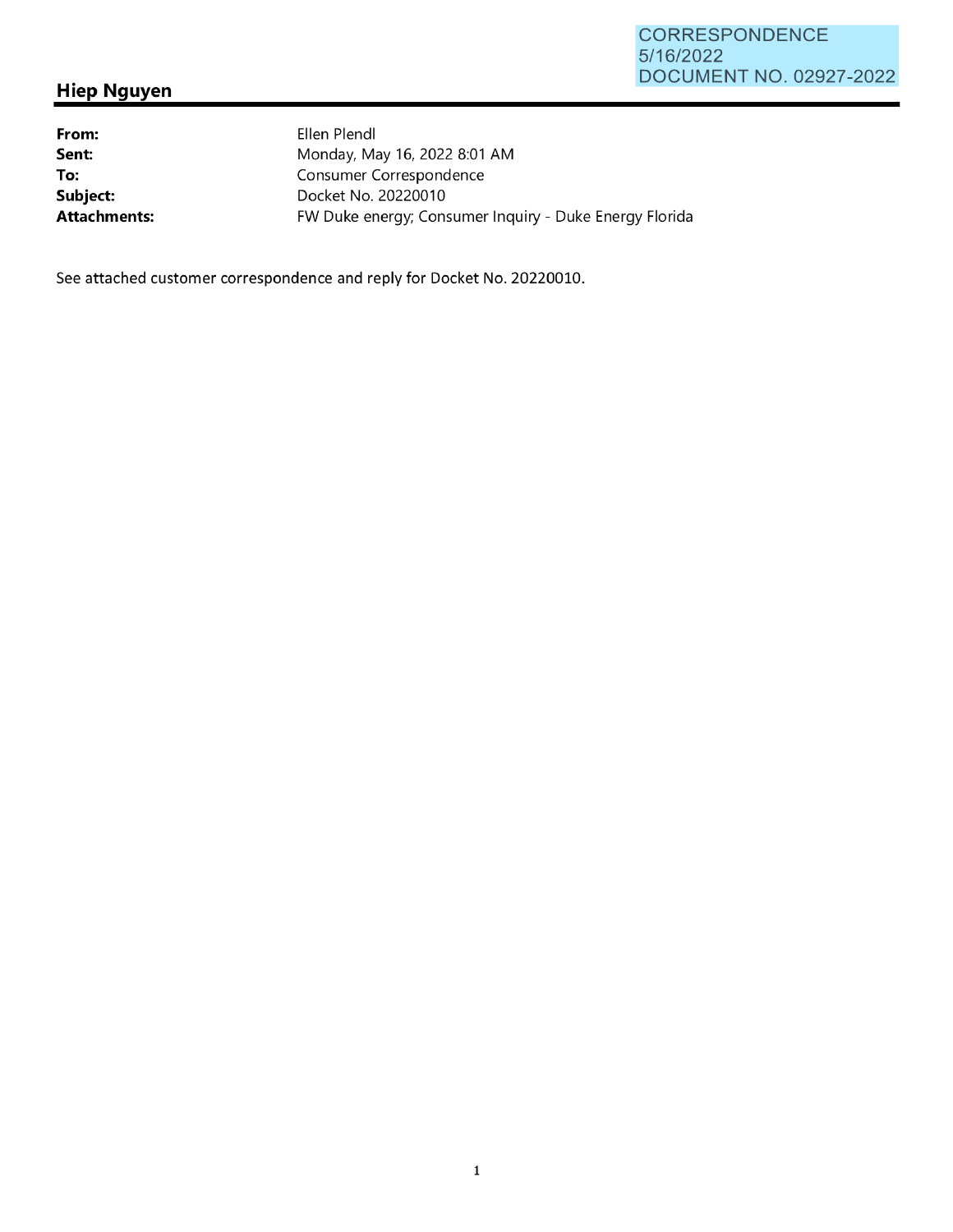## **Hiep Nguyen**

**From:** Governor's Office of Citizen Services <EOGCitizenServices@eog.myflorida.com> **Sent:** Friday, May 13, 2022 4:19 PM To: EOG-Referral **Subject:** FW: Duke energy

Please find attached email received by the Governor's Office of Citizen Services. This email is forwarded to your office for review and any response or action appropriate.

Thank you.

Sincerely,

Martha Lynn Office of Citizen Services Executive Office of the Governor

**From:** Grace Peterson <gracesaieva@gmail.com> **Sent:** Monday, May 9, 2022 12:15 PM **To:** GovernorRon.DeSantis@eog.myflorida.com **Subject:** Duke energy

Hello,

I read a bay news 9 article that stated:

"Duke is among three major Florida power companies asking for additional funding to upgrade its system. Duke is asking for \$142.8 million in funding."

This makes me so mad because they made 3.8 BILLION in profits last year. They can afford their own upgrades from the money we're forced, because there's no competition, to pay them. Do not let tax money go to them. They have enough money!

## Grace peterson

Please note that under Florida law correspondence sent to the Governor's Office, which is not confidential or exempt pursuant to chapter 119 of the Florida Statutes, is a public record made available upon request.